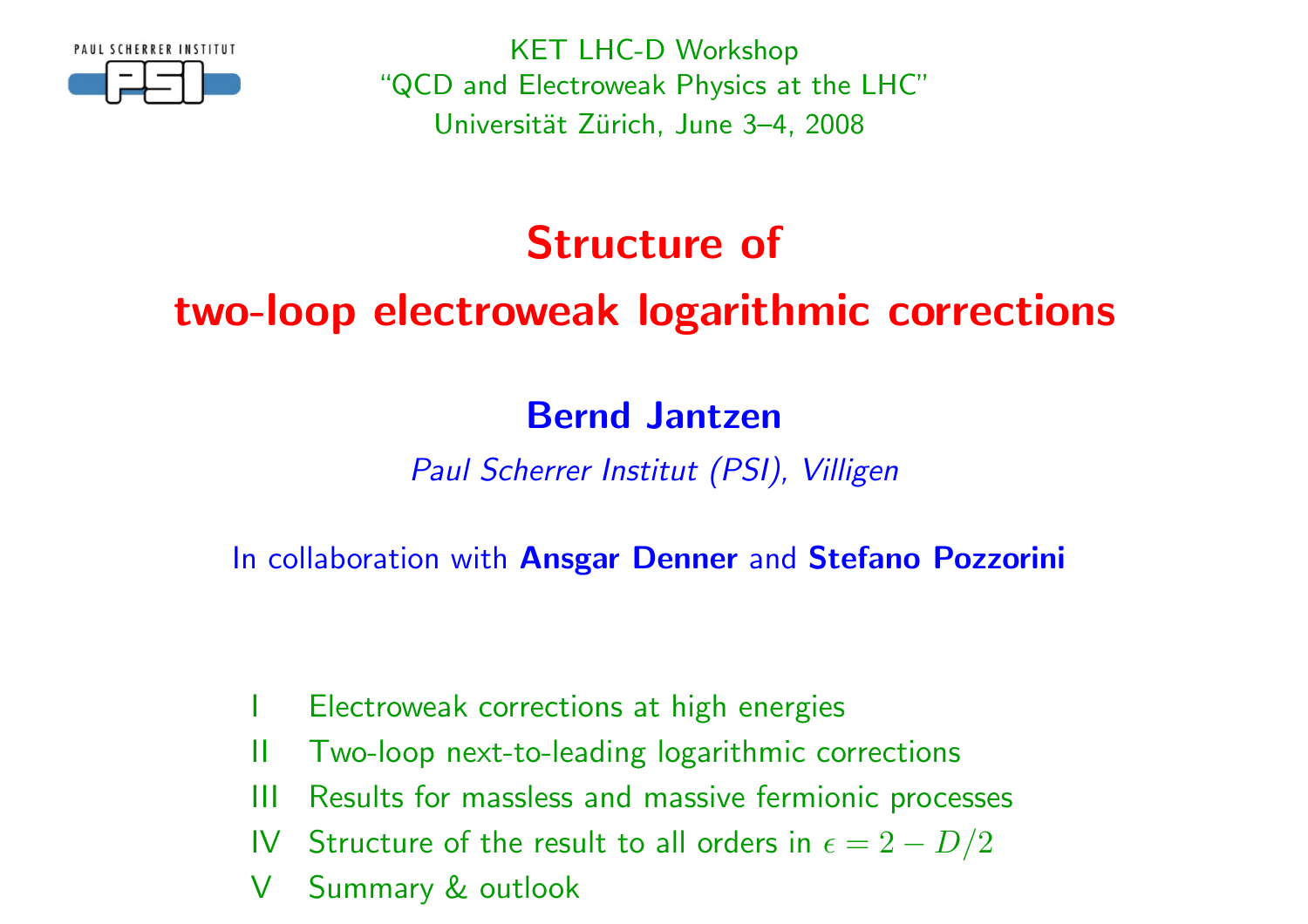

# **Electroweak corrections at high energies**

#### Electroweak (EW) collider physics

- $\bullet\,$  up to now (LEP, Tevatron) at energy scales  $\lesssim M_{\rm W,Z}$
- future colliders (LHC, ILC/CLIC)  $\rightarrow$  reach TeV regime  $\hookrightarrow$  new energy domain  $\sqrt{s} \gg M_{\rm W}$  becomes accessible!

# EW radiative corrections at high energies  $\sqrt{s} \gg M_{\rm W}$   $\rightarrow$  orbanced by large Sudakey logarithms.

 $\Rightarrow$  enhanced by large  $\mathsf{S}$ udakov logarithms

$$
\text{per loop:} \quad \ln^2\left(\frac{s}{M_\mathrm{W}^2}\right) \sim 25 \quad \text{at } \sqrt{s} \sim 1 \,\text{TeV}
$$

- $M_{W,Z} \neq 0 \rightarrow$  exclusive observables possible: only virtual W's and Z's  $(\neq {\sf QED}$ ,  ${\sf QCD}$  where singular logs cancel between virtual and real corrections)
- large logs even in inclusive observables (Bloch–Nordsieck violations)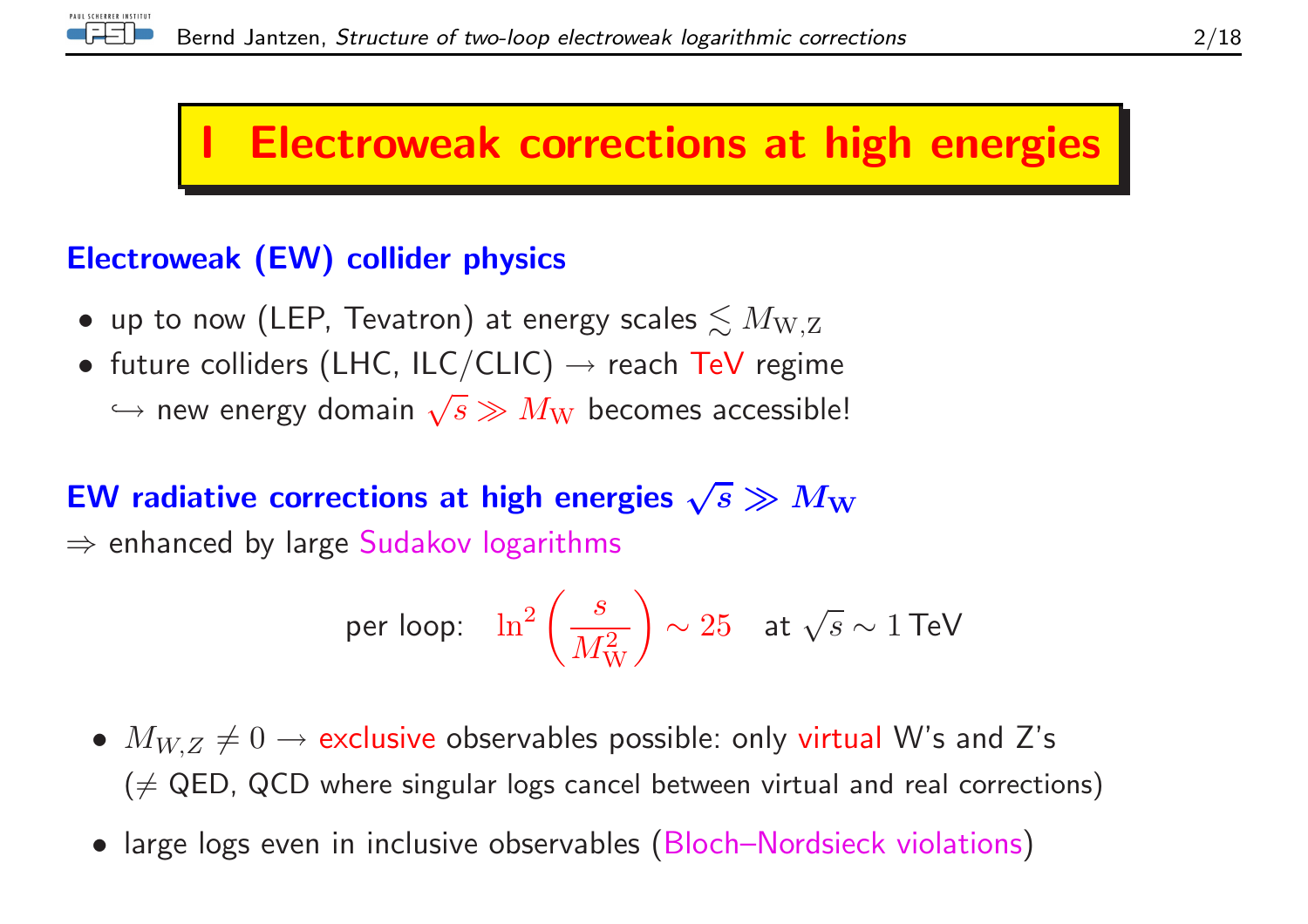#### EW corrections at the LHC

#### Drell–Yan  $pp \to$  $\rightarrow \mu^+\mu^- + X$ : (electro)weak 1-loop & 2-loop corrections



 and Sudakov results fromB.J., Kühn, Penin, Smirnov '05

⇒ Sudakov approximation very good at high energies E.J., Kühn, Penin, Smirnov '05  $\Rightarrow$  2-loop effects  $\sim \mathcal{O}(\%)$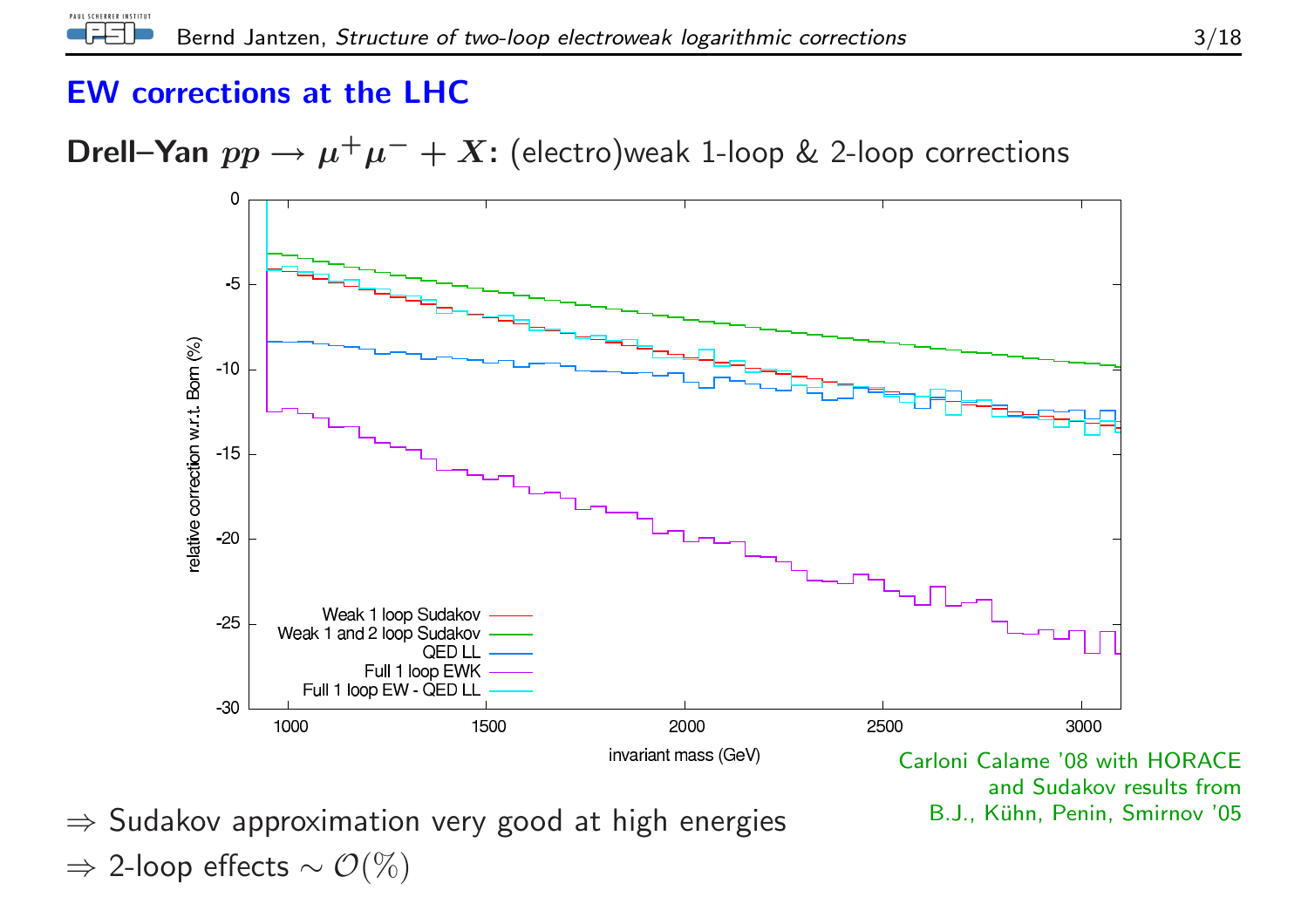# General form of EW corrections for  $s \gg M_\mathrm{W}^2$

PAUL SCHERRER INSTITUT

**General form of EW corrections for** 
$$
s \gg M_W^2
$$
  $\left[L = \ln\left(\frac{s}{M_W^2}\right)\right]$   
 $\hookrightarrow$  LL (leading logarithmic), NLL (next-to-leading logarithmic), ... terms:

**1 loop:** 
$$
\alpha \left[ C_1^{\text{LL}} L^2 + C_1^{\text{NLL}} L + C_1^{\text{N}^2 \text{LL}} \right] + \mathcal{O} \left( \frac{M_{\text{W}}^2}{s} \right)
$$
  
 $-17\% + 12\% - 3\%$ 

**2 loops:** 
$$
\alpha^2 \begin{bmatrix} C_2^{LL} L^4 + C_2^{NLL} L^3 + C_2^{N^2LL} L^2 + C_2^{N^3LL} L + C_2^{N^4LL} \end{bmatrix} + \mathcal{O}\left(\frac{M_W^2}{s}\right)
$$
  
+1.7\%  $-1.8\%$   $+1.2\%$   $-0.3\%$   

$$
[\sigma(u\bar{u} \rightarrow d\bar{d}) \otimes \sqrt{s} = 1 \text{ TeV, B.J., Kühn, Penin, Smirnov '05]}
$$

For theoretical predictions with accuracy  $\sim 1\,\%$ :

- $\Rightarrow$  2-loop corrections important
- $\Rightarrow$  LL approximation not sufficient

With massless photons:  $\log \leadsto 1/\epsilon$  in  $D = 4 - 2\epsilon$  dimensions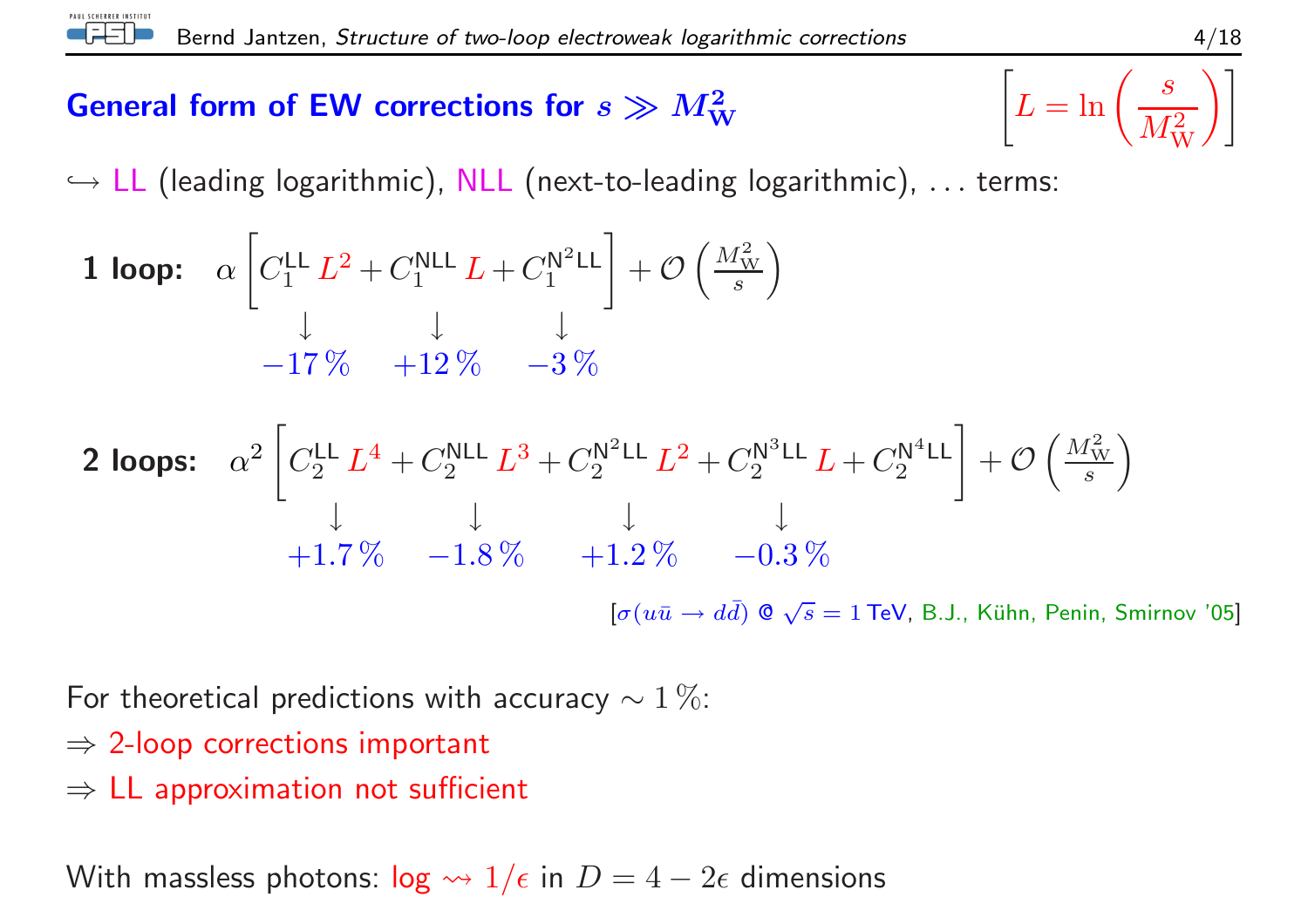#### Virtual 2-loop EW corrections

## Resummation of 1-loop results:

- $\bullet\,$  LL & NLL for arbitrary processes  $(M_{\rm Z}=$
- •• N<sup>2</sup>LL for  $f\bar{f} \to f'\bar{f}'$   $(m_f=0,~M_{\rm Z}=M_{\rm W})$  Kühn, Penin, Smirnov '99, '00;<br>Kühn, Moch, Penin, Smirnov '01

\n- $$
\mathsf{N}^2LL
$$
 for  $e^+e^- \to \mathrm{W}^+\mathrm{W}^-$
\n- $\mathsf{N}^2LL$  for  $e^+e^- \to \mathrm{W}^+\mathrm{W}^-$
\n- $\mathsf{N}^2LL$  for  $e^+e^- \to \mathrm{W}^+\mathrm{W}^-$
\n- $\mathsf{N}^2LL$  for  $e^+e^- \to \mathrm{W}^+\mathrm{W}^-$
\n- $\mathsf{N}^2LL$  for  $e^+e^- \to \mathrm{W}^+\mathrm{W}^-$
\n- $\mathsf{N}^2LL$  for  $e^+e^- \to \mathrm{W}^+\mathrm{W}^-$
\n

• SCET method

Fadin, Lipatov, Martin, Melles '99; Melles '00, '01

Kühn, Moch, Penin, Smirnov '01

Chiu, Golf, Kelley, Manohar '07

 $\rightarrow$  apply evolution equations to spontaneously broken Standard Model<br> $\rightarrow$  aplit the suminte summatric  $SU(2)$  valuables ince  $\ell$  OFD marines  $\hookrightarrow$  split theory into symmetric  $\mathsf{SU}(2){\times}\mathsf{U}(1)$  regime  $\&$  QED regime

# $\mathsf{\textbf{D}}$ iagrammatic 2-loop calculations  $\rightarrow$  check  $\&$  extend resummation results:

- LL & angular-dependent NLLs for arbitrary processes Melles '00; Hori, Kawamura, Kodaira '00; Beenakker, Werthenbach '00, '01; Denner, Melles, Pozzorini '03
- $\bullet\,$  NLL for fermionic processes  $(m_f=0,\ M_{\rm Z}\neq$  $\neq M_{\mathrm{W}})$  Pozzorini '04;<br>Denner, B.J., Pozzorini '06

• N<sup>3</sup>LL for fermionic form factor  $(m_f = 0, M_{\rm Z} = M_{\rm W})$  $\hookrightarrow$  $\hookrightarrow$   $\mathsf{N}^{3}\mathsf{LL}$  for  $f\bar{f} \to f'\bar{f}'$   $(m_{f}=0,\ M_{\mathrm{Z}} \approx M_{\mathrm{W}})$  via evolution equations  $_{\mathsf{BLJ.},\ \mathsf{K\ddot{u}hn,\ \mathsf{Moch}}^{3}$  (03: B.J., Kühn, Penir B.J., Kühn, Moch '03; B.J., Kühn, Penin, Smirnov '04, '05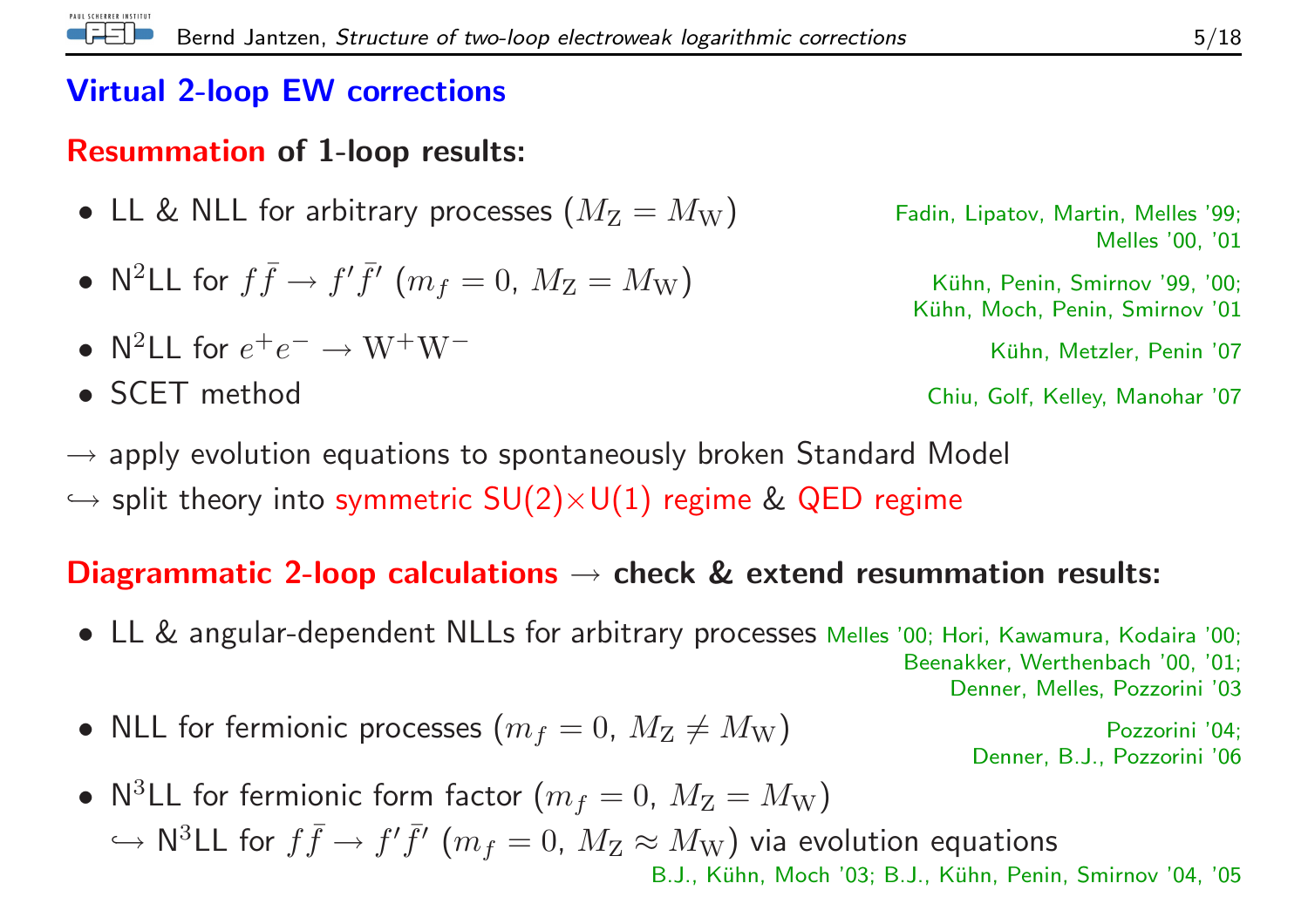

# II Two-loop next-to-leading logarithmic corrections

Goal: virtual 2-loop EW corrections for arbitrary processes in NLL accuracy  $\hookrightarrow$  start with processes involving massless  $\&$  massive external fermions

Parameters:

- different large kinematical invariants  $r_{ij} = (p_i + p_j)^2 \sim Q^2 \gg M_{\rm W}^2$
- different heavy particle masses  $M_{\rm W}^2 \sim M_{\rm Z}^2 \sim m_{\rm t}^2 \sim M_{\rm Higgs}^2$
- massive top quark, other fermions massless

$$
\Rightarrow \text{logs } L = \ln\left(\frac{Q^2}{M_\text{W}^2}\right) \text{ and } \frac{1}{\epsilon} \text{ poles (from virtual photons)}
$$

 $1$  loop:  $LL \rightarrow$  $\rightarrow \epsilon^{-2}, L\epsilon^{-1}, L^2, L^3\epsilon, L^4\epsilon^2; \qquad \text{NLL} \rightarrow \epsilon^{-1}, L, L^2\epsilon, L^3\epsilon^2$ 

2 loops:  $LL \rightarrow$  $\rightarrow \epsilon^{-4}, L\epsilon^{-3}, L^2\epsilon^{-2}, L^3\epsilon^{-1}, L^4; \quad \text{NLL} \rightarrow \epsilon^{-3}, L\epsilon^{-2}, L^2\epsilon^{-1}, L^3$ 

⇒⇒ NLL coefficients involve small logs  $\ln\left(\dfrac{-r_{ij}}{Q^2}\right)$  and  $\ln\left(\dfrac{M_\mathrm{Z}^2,m_\mathrm{t}^2}{M_\mathrm{W}^2}\right)$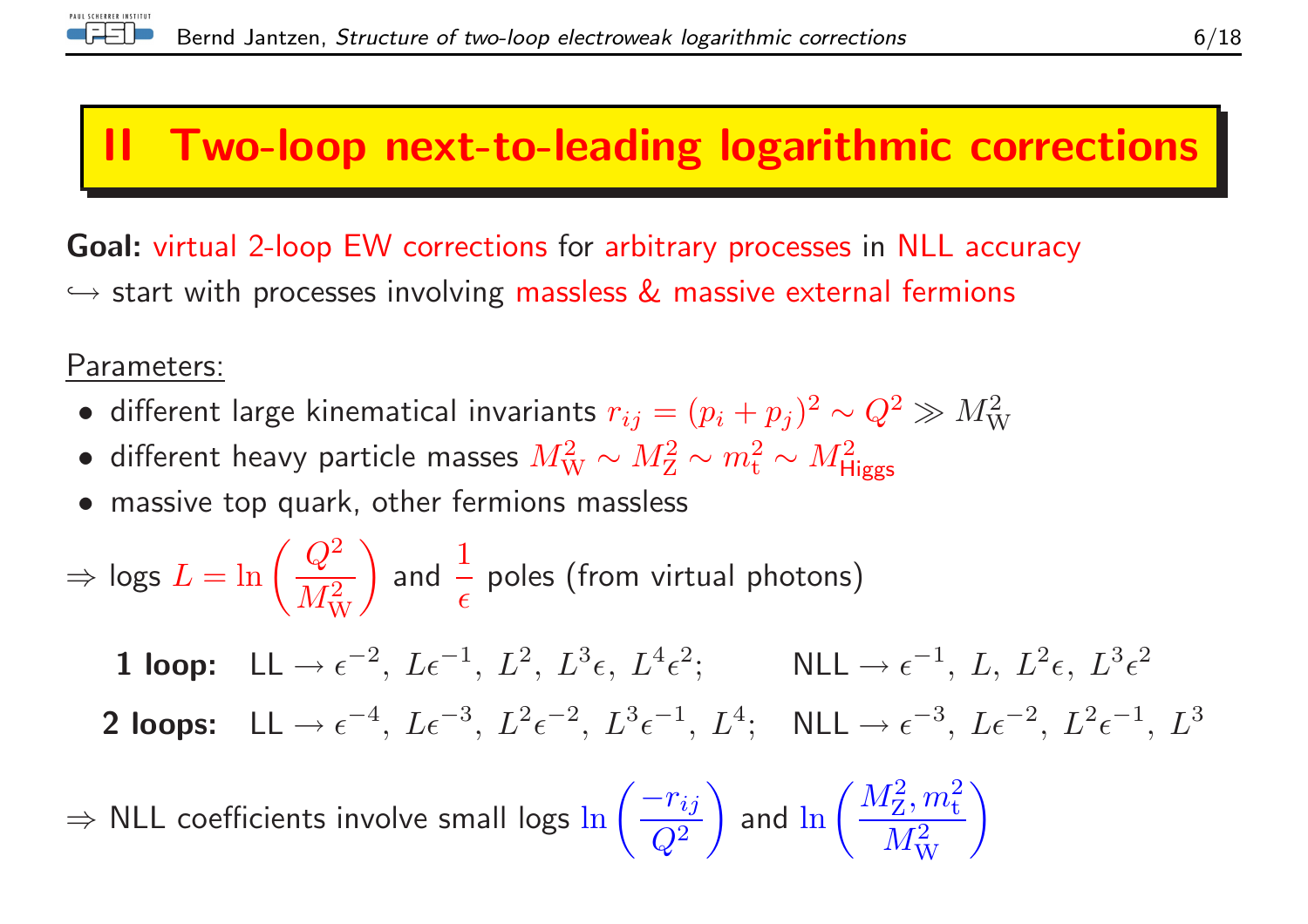#### Extraction of NLL logs at 1 loop



 $\hookrightarrow$  separate loop integral from Born diagram  $(\mathrm{F})$  via soft–collinear approximation

 $p_i$ 



Factorizable contributions contain all soft & collinear NLL mass singularities.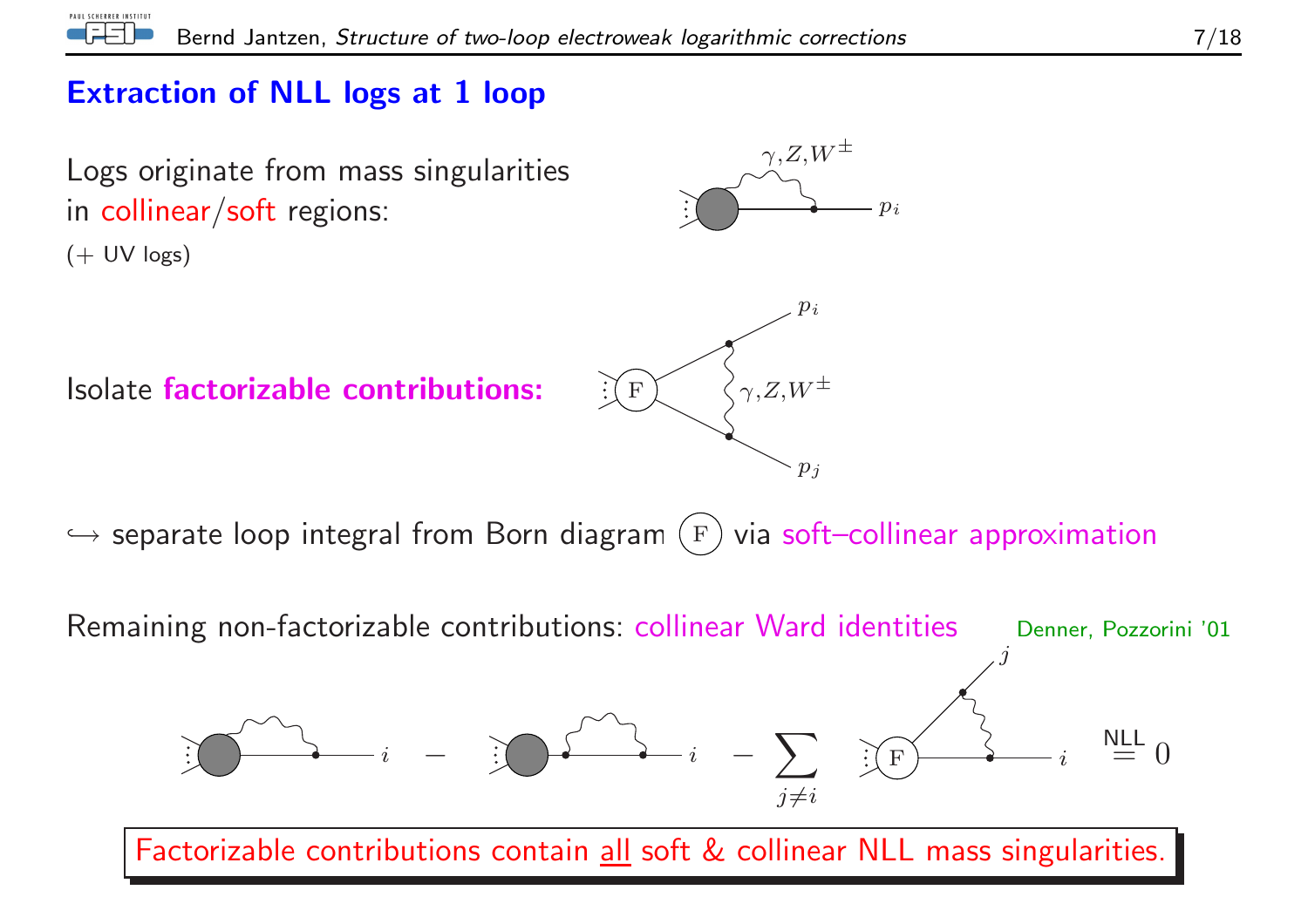#### Extraction of NLL logs at <sup>2</sup> loops

 $\hookrightarrow$  contributions:  $\mathsf{soft} \times \mathsf{soft}$  and  $\mathsf{soft} \times \mathsf{collinear}$  (without Yukawa contributions):



Factorizable contributions:



- calculated with soft–collinear approximation (and projection techniques)
- •non-factorizable contributions vanish

Denner, B.J., Pozzorini '06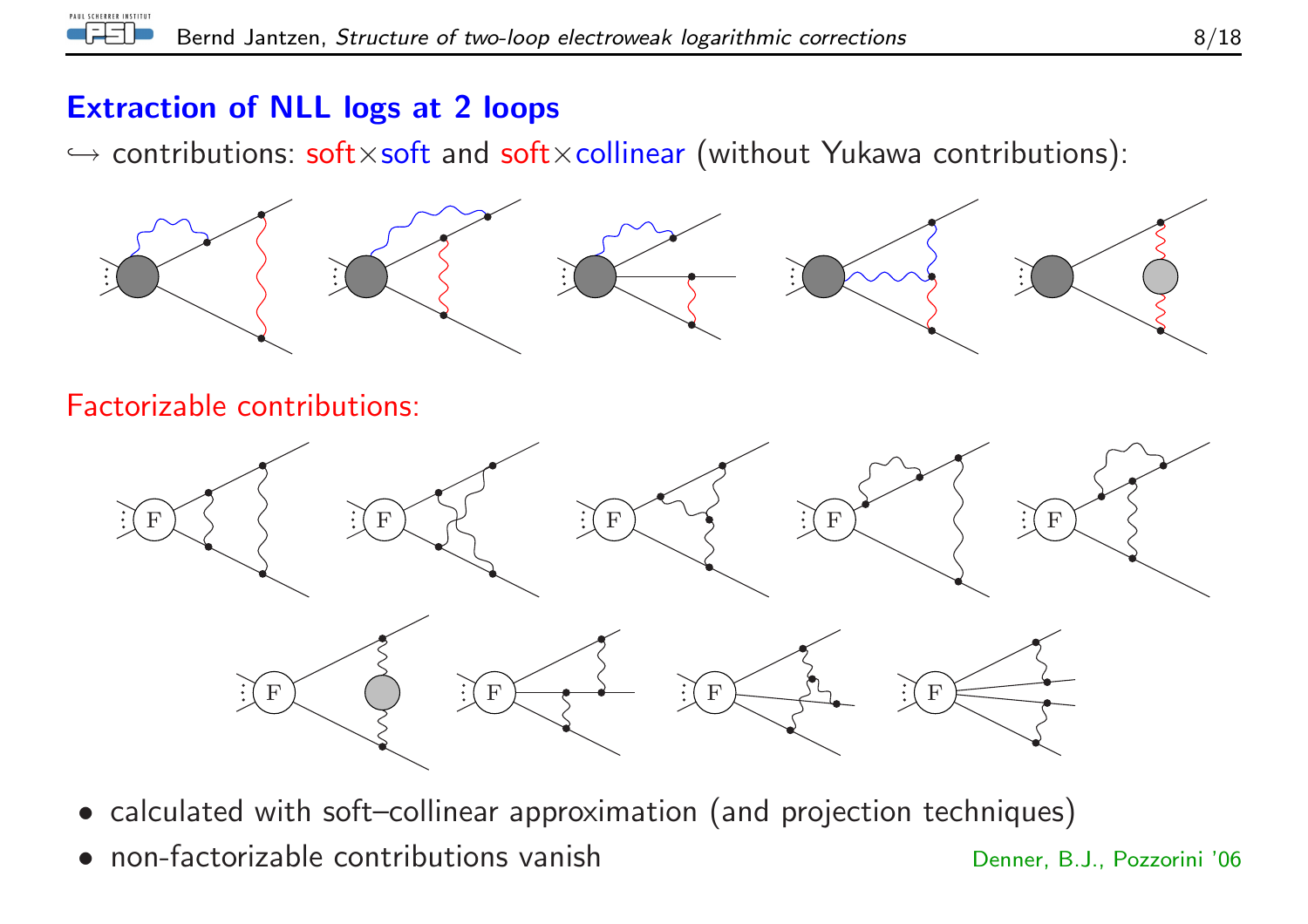#### Treatment of ultraviolet (UV) singularities

UV  $1/\epsilon$  poles in subdiagrams with scale  $\mu_{\mathsf{loop}}^2$  & renormalization at scale  $\mu_{\mathsf{R}}^2$ :



Perform **minimal UV subtraction** in UV-singular (sub)diagrams and counterterms:



Advantages:

- no UV NLL terms from hard subdiagrams  $(\mu_{\mathsf{loop}}^2 \sim Q^2)$  $\hookrightarrow$  no UV contributions from internal parts of tree subdiagrams<br>see use of the ellipsex communication (not uslid in UV marineal)
- can use soft–collinear approximation (not valid in UV regime!) also for hard UV-singular subdiagrams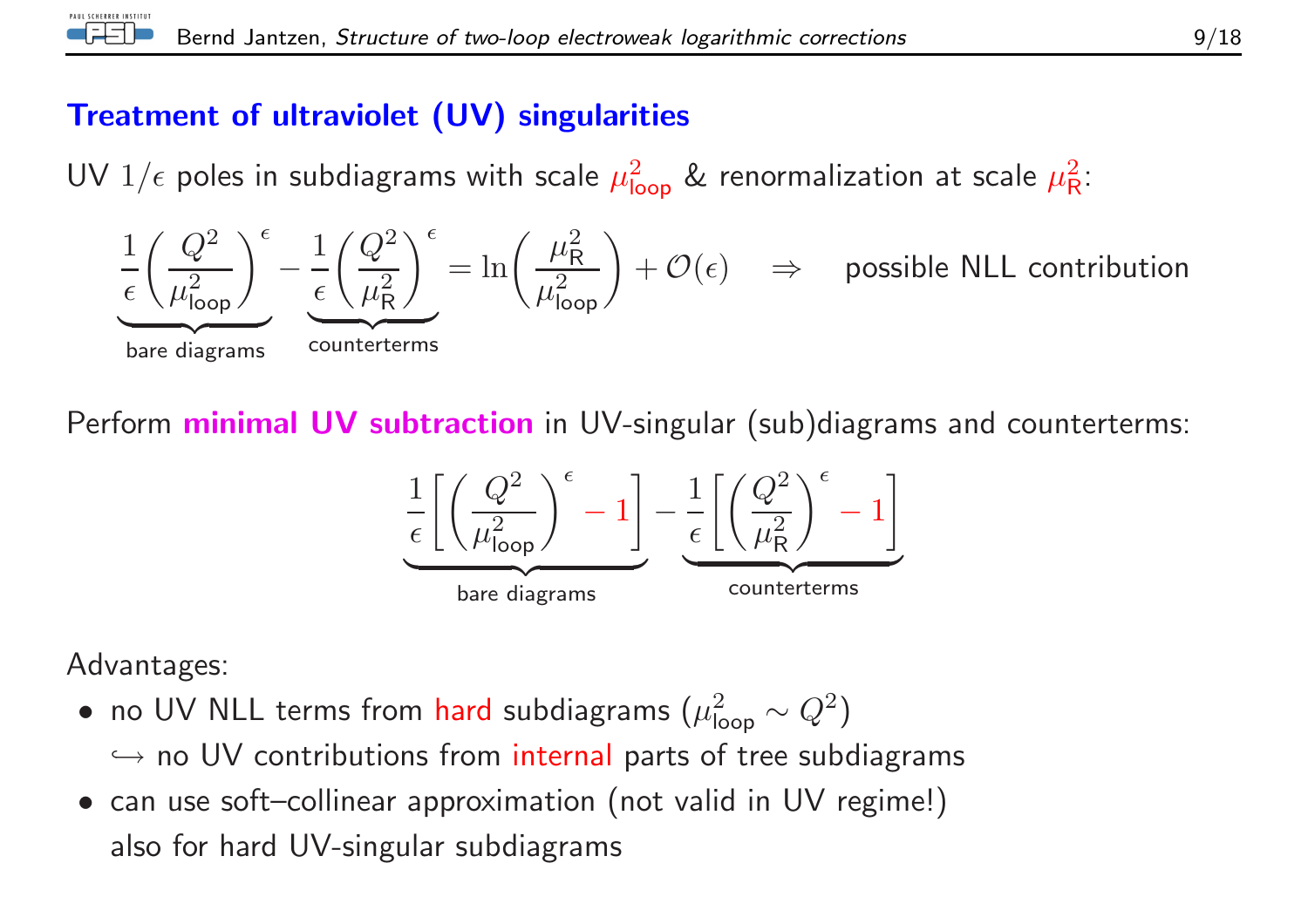

#### Yukawa contributions

Massive fermions  $\rightarrow$  Yukawa couplings to scalars (Higgs, Goldstone bosons)

- $\bullet\,$  many Yukawa contributions are suppressed (soft/collinear limit,  $M_W^2/Q^2 \rightarrow 0)$
- only three non-suppressed factorizable diagrams:



Sum vanishes due to gauge invariance of Yukawa interaction $\hookrightarrow$  NLL Yukawa contributions only in wave-function renormalization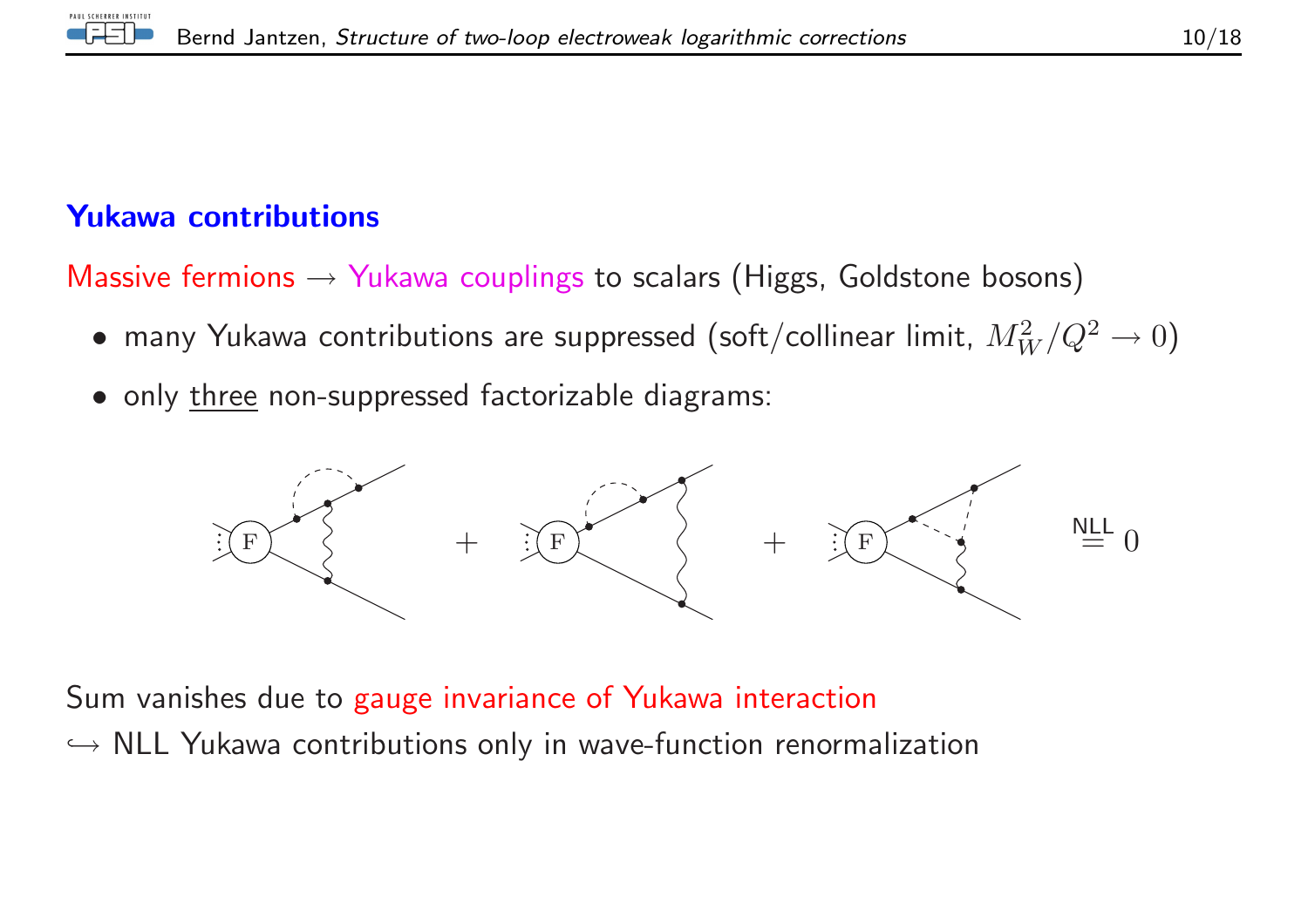

# III Results for massless and massive fermionic processes

#### Factorizable contributions

loop integrals calculated with two independent methods:

- automatized algorithm based on sector decomposition
- combination of expansion by regions & Mellin–Barnes representations

B.J., Smirnov '06 & refs. therein

Denner, Pozzorini '04

#### Example:

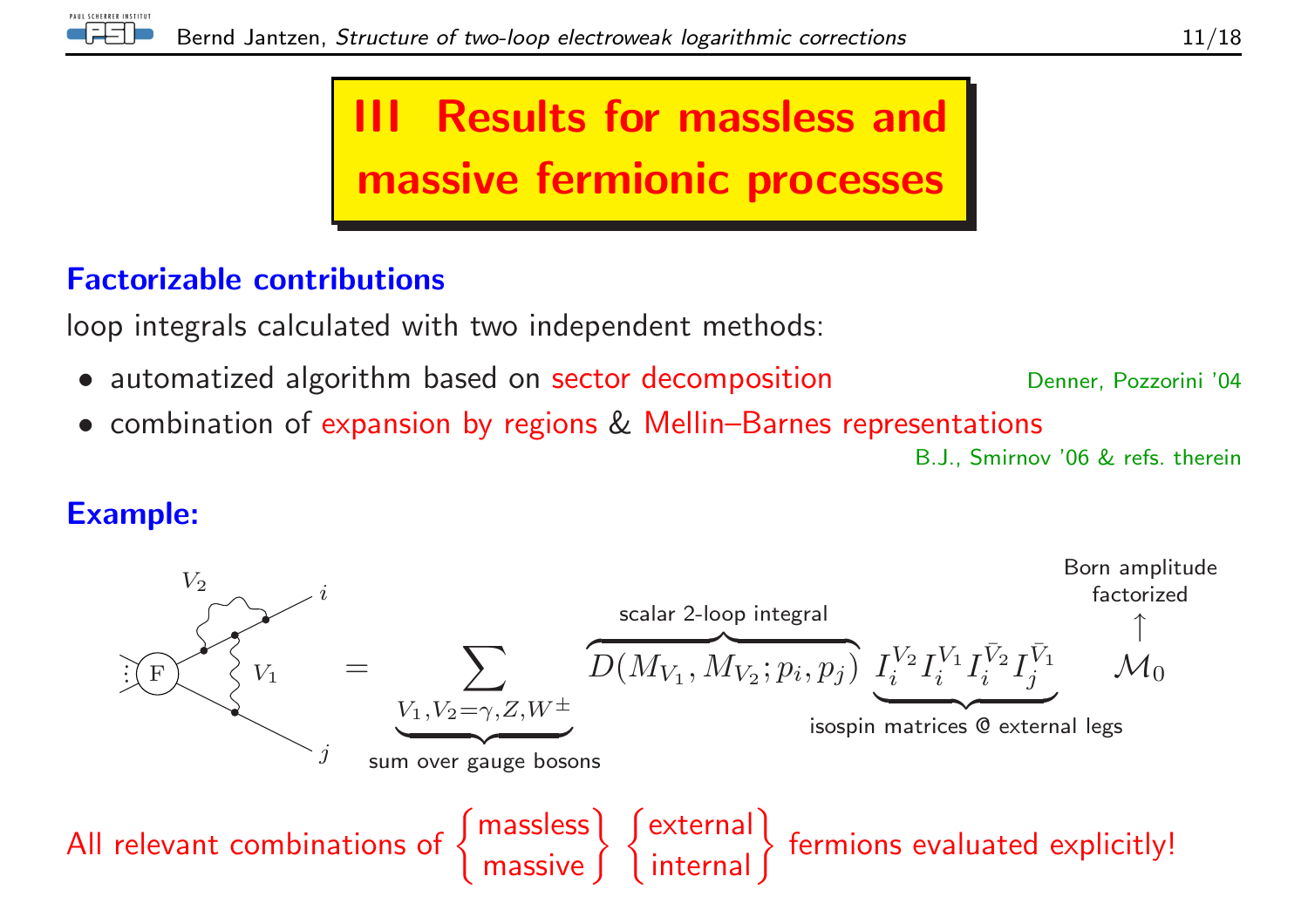# Result for amplitude of fermionic processes  $f_1f_2\to f_3\cdots f_n$  in  ${\cal O}(\alpha^2)$

$$
\mathcal{M} \stackrel{\text{NLL}}{=} \underbrace{\exp(\Delta F^{\text{em}})}_{\text{electromagnetic}} \times \underbrace{\exp(F^{\text{sew}})}_{\text{symmetric-electroweak}} \times \underbrace{(1 + \Delta F^{Z})}_{\text{corrections}} \times \underbrace{\mathcal{M}_{0}}_{\text{Born}}
$$

- $\bullet$  universal result:  $F^{\sf sew},\, \Delta F^{\sf em},\, \Delta F^{\sf Z}$  depend only on external quantum numbers
- $\bullet\,$  electromagnetic singularities (in  $\Delta F^{\mathsf{em}})$  factorized  $\rightarrow$  separable

#### Symmetric-electroweak terms: independent of fermion masses

$$
F^{\text{sew}} = \frac{1}{2} \sum_{i=1}^{n} \left\{ -\frac{\alpha}{4\pi} \left[ \sum_{j \neq i} \sum_{V=\gamma, Z, W^{\pm}} I_i^{\bar{V}} I_j^{\bar{V}} I_{ij}(\epsilon, M_{\text{W}}) + \overbrace{\frac{z_i^{\text{Yuk}} m_t^2}{4s_w^2 M_W^2}}^{\text{Yukawa contribution}} \left( L + \frac{1}{2} L^2 \epsilon + \frac{1}{6} L^3 \epsilon^2 \right) \right] + \left( \frac{\alpha}{4\pi} \right)^2 \left[ \frac{b_1^{(1)}}{c_w^2} \left( \frac{Y_i}{2} \right)^2 + \frac{b_2^{(1)}}{s_w^2} C_i^{\text{w}} \right] J_{ii}(\epsilon, M_{\text{W}}, \mu_R^2) \right\},
$$
  

$$
I_{ij}(\epsilon, M_{\text{W}}) \stackrel{\text{NLL}}{=} -L^2 - \frac{2}{3} L^3 \epsilon - \frac{1}{4} L^4 \epsilon^2 + \left[ 3 - 2 \ln \left( \frac{-r_{ij}}{Q^2} \right) \right] \left( L + \frac{1}{2} L^2 \epsilon + \frac{1}{6} L^3 \epsilon^2 \right) + \mathcal{O}(\epsilon^3),
$$
  

$$
J_{ij}(\epsilon, M_{\text{W}}, \mu_R^2) = \frac{1}{\epsilon} \left[ I_{ij} (2\epsilon, M_{\text{W}}) - \left( \frac{Q^2}{\mu_R^2} \right)^{\epsilon} I_{ij}(\epsilon, M_{\text{W}}) \right]
$$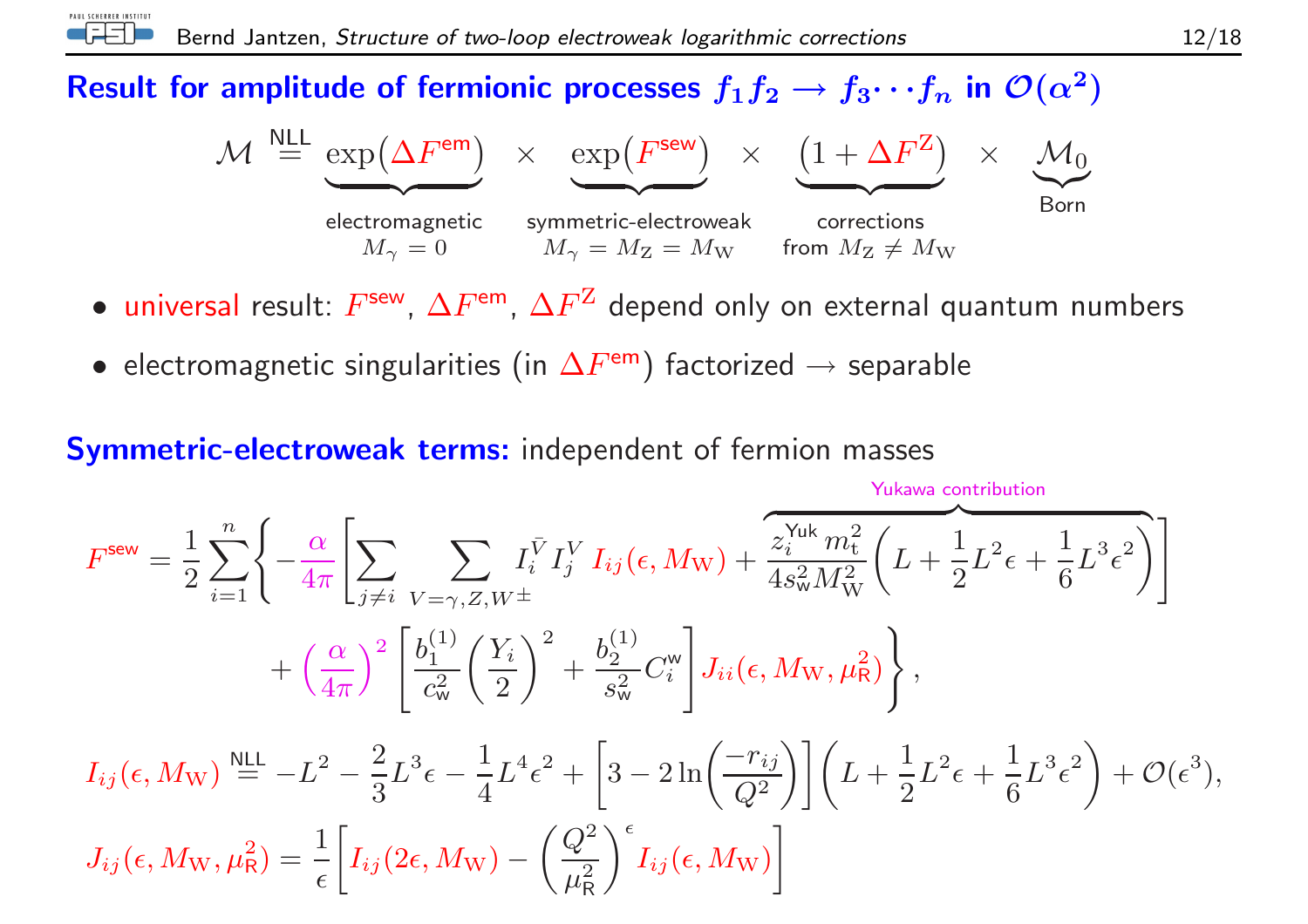

$$
\mathcal{M} \stackrel{\text{NLL}}{=} \exp(\Delta F^{\text{em}}) \times \exp(F^{\text{sew}}) \times (1 + \Delta F^Z) \times \mathcal{M}_0
$$

**Electromagnetic terms:** QED $(M_{\gamma} = 0) - \text{QED}(M_{\gamma} = M_{\text{W}})$  [ $\mu_{\text{R}}^2 = M_{\text{W}}^2$ ]

$$
\Delta F^{\text{em}} = \frac{1}{2} \sum_{i=1}^{n} \left\{ -\frac{\alpha}{4\pi} \sum_{j \neq i} Q_i Q_j \left[ I_{ij}(\epsilon, 0) - I_{ij}(\epsilon, M_{\text{W}}) \right] + \left( \frac{\alpha}{4\pi} \right)^2 b_{\text{QED}}^{(1)} Q_i^2 \left[ J_{ii}(\epsilon, 0, M_{\text{W}}^2) - J_{ii}(\epsilon, M_{\text{W}}, M_{\text{W}}^2) \right] \right\},\,
$$

$$
I_{ij}(\epsilon,0) \stackrel{\text{NLL}}{=} -\left[3 - 2\ln\left(\frac{-r_{ij}}{Q^2}\right)\right] \epsilon^{-1} + \left\{-\delta_{i,0}\,\epsilon^{-2} + \delta_{i,\text{t}} \left[L\epsilon^{-1} + \frac{1}{2}L^2 + \frac{1}{6}L^3\epsilon + \frac{1}{24}L^4\epsilon^2 + \frac{1}{2}\left[\frac{1}{2} - \ln\left(\frac{m_i^2}{M_W^2}\right)\right]\right] \epsilon^{-1} + L + \frac{1}{2}L^2\epsilon + \frac{1}{6}L^3\epsilon^2\right)\right] + (i \to j)\right\} + \mathcal{O}(\epsilon^3),
$$
  

$$
J_{ij}(\epsilon,0,\mu_{\text{R}}^2) = \frac{1}{\epsilon} \left[I_{ij}(2\epsilon,0) - \left(\frac{Q^2}{\mu_{\text{R}}^2}\right)^\epsilon I_{ij}(\epsilon,0)\right]
$$

Terms from  $M_{\bf Z}$   $\neq$  $\neq M_{\mathrm{W}}$ :  $\Delta F^\mathrm{Z} \stackrel{\sf NLL}{=} \frac{\alpha}{4\pi}$  $\frac{x}{\pi} \sum_{i=1}$  $\,n$  $i$   $\!=$   $\!1$  $\left(I_i^{\rm Z}\right)^2$  $= \!I_{ii}(\epsilon,M_{\rm Z})\!-\!I_{ii}(\epsilon,M_{\rm W})$  $\overbrace{\hspace{2.5cm}}^{2}$  $\ln\biggl(\frac{M_{\rm Z}^2}{M_{\rm W}^2}\biggr)\biggl(L+L^2\epsilon+\frac{1}{2}L^3\epsilon^2\biggr)+\mathcal{O}(\epsilon^3)$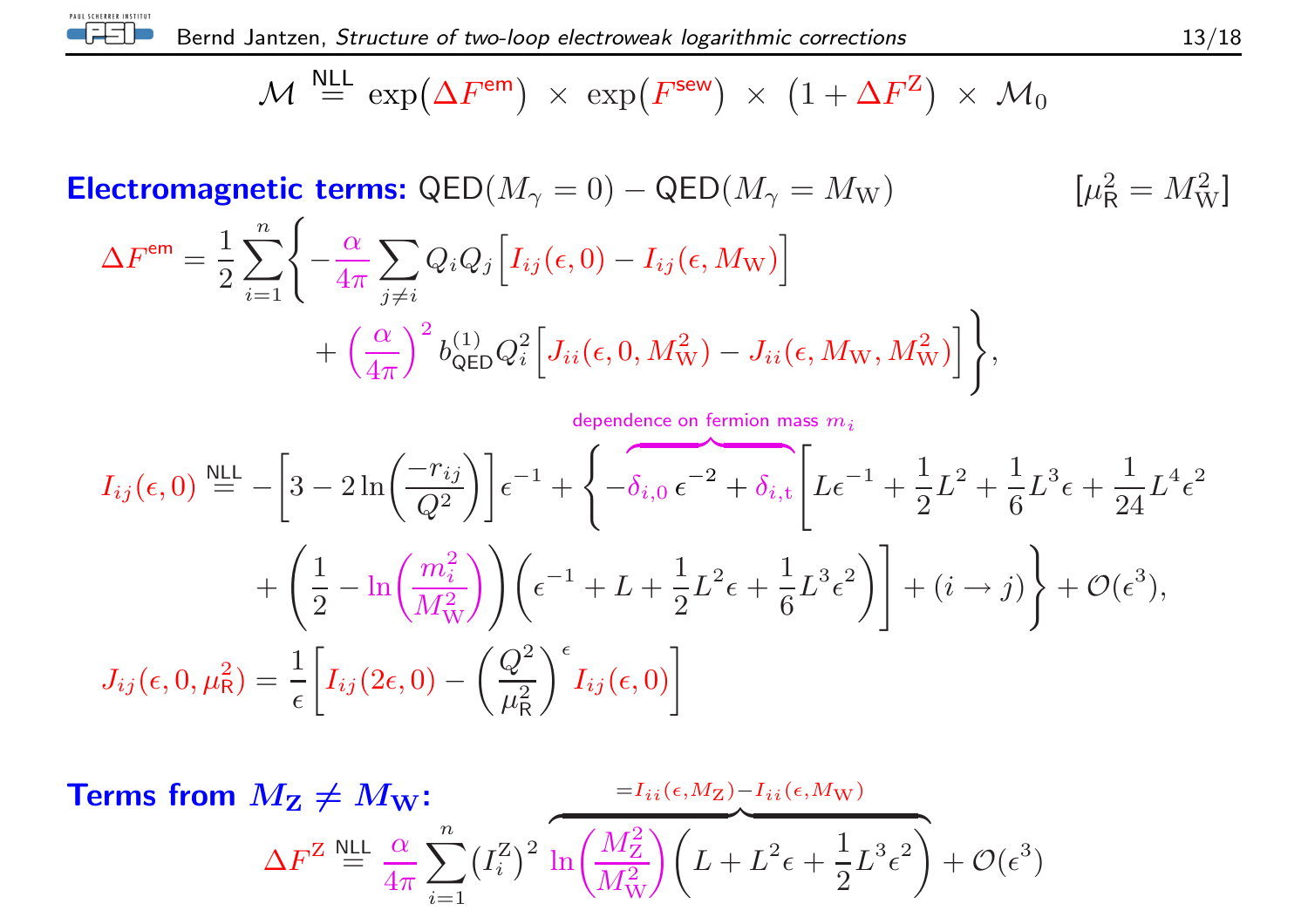

# IV Structure of the result to all orders in  $\epsilon$

**Expansion by regions:** look at contributions from individual regions, e.g. in 1-loop diagram (with minimal UV subtraction):

$$
\textsf{hard region: } -2\left(\epsilon^{-2} + 2\epsilon^{-1}\right) \left(\frac{Q^2}{-r_{ij}}\right)^{\epsilon}
$$

collinear regions:

• 
$$
m_1 = 0 \Rightarrow (\epsilon^{-2} + 2\epsilon^{-1}) \left[ \left( \frac{Q^2}{m_i^2} \right)^{\epsilon} + \left( \frac{Q^2}{m_j^2} \right)^{\epsilon} \right]
$$
  
\n•  $m_1 \neq 0 \Rightarrow 2 \left[ \epsilon^{-2} - \ln \left( \frac{-r_{ij}}{m_1^2} \right) \epsilon^{-1} + 2\epsilon^{-1} \right] \left( \frac{Q^2}{m_1^2} \right)^{\epsilon}$ 

finite remainder from singularity cancelled between i-/j-collinear regions

Each region depends on mass parameters via  ${\bf one}$  unique  ${\bf power}$  of  $(Q^2/m^2)^{\epsilon}.$  $\hookrightarrow$  Logs  $\ln(Q^2/m^2)$  are generated by poles  $\epsilon^{-n}$  in prefactor.

֒→ Additional logarithms arise from singularities cancelled between collinear regions.  $\hookrightarrow \mathcal{O}(\epsilon^0)$  in prefactor is beyond NLL accuracy.

## $\rightsquigarrow$  In NLL accuracy this representation is valid  $\bf{to}$  all  $\bf{orders}$  in  $\bm{\epsilon}!$

 $\it i$ 

F

 $\mathbf{F} \setminus \mathcal{S}^{V_1}$ 

j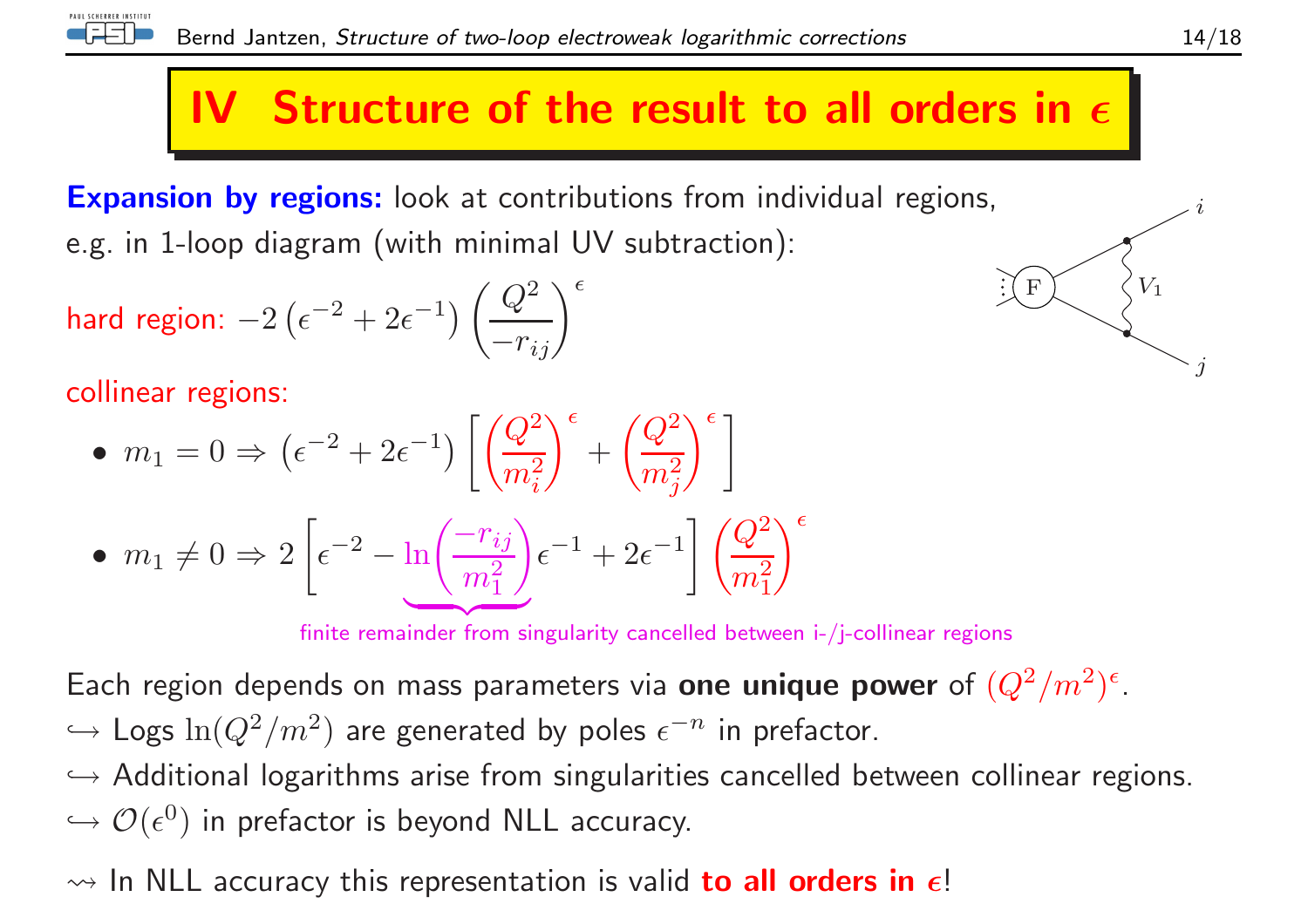## NLL result to all orders in  $\epsilon$

$$
\mathcal{M} \stackrel{\text{NLL}}{=} \exp(\Delta F^{\text{em}}) \times \exp(F^{\text{sew}}) \times (1 + \Delta F^Z) \times \mathcal{M}_0
$$

Every part of the result is known to all orders in  $\epsilon.$  Most important ingredient:

$$
I_{ij}(\epsilon, m_1) \stackrel{\text{NLL}}{=} -\left(2\epsilon^{-2} + 3\epsilon^{-1}\right) z_{ij}^{-\epsilon} + \left\{ \left[2\epsilon^{-2} - 2L\epsilon^{-1} + (3 - 2l_{ij} + 2l_1)\epsilon^{-1}\right] z_1^{-\epsilon} + \delta_{1,\gamma} \left(\epsilon^{-2} + \frac{1}{2}\epsilon^{-1}\right) \left(z_i^{-\epsilon} + z_j^{-\epsilon}\right) \right\} Z^{\epsilon}
$$

with

PAUL SCHERRER INSTITUT

$$
Z = \frac{Q^2}{M_W^2}, \ L = \ln Z; \ z_{ij} = \frac{-r_{ij}}{Q^2}, \ l_{ij} = \ln z_{ij}; \ z_a = \frac{m_a^2}{M_W^2}, \ l_a = \ln z_a, \ a = 1, 2, \dots, i, j, \dots
$$

$$
z_a^{n\epsilon} \equiv 0 \text{ if } m_a = 0, \ n \neq 0; \qquad \delta_{a,\gamma} = \begin{cases} 1, \ m_a = 0 \\ 0, \ m_a \sim M_W \end{cases}
$$

#### Exponentiation

 ${\bf 1}\text{-loop} \leadsto I_{ij}(\epsilon, m_1) {\rm :} \; Z^{\mathbf{0}}$  (hard),  $Z^{\epsilon}$  (collinear) 2-loop  $\rightsquigarrow I_{ij} (\epsilon, m_1) \times I_{kl} (\epsilon, m_2)$ ,  $I_{ij} (2\epsilon, m_1)$ ,  $Z^\epsilon \times I_{ij} (\epsilon, m_1)$ :  $Z^0$  (hard–hard),  $Z^\epsilon$  (hard–collinear),  $Z^{2\epsilon}$  (collinear–collinear)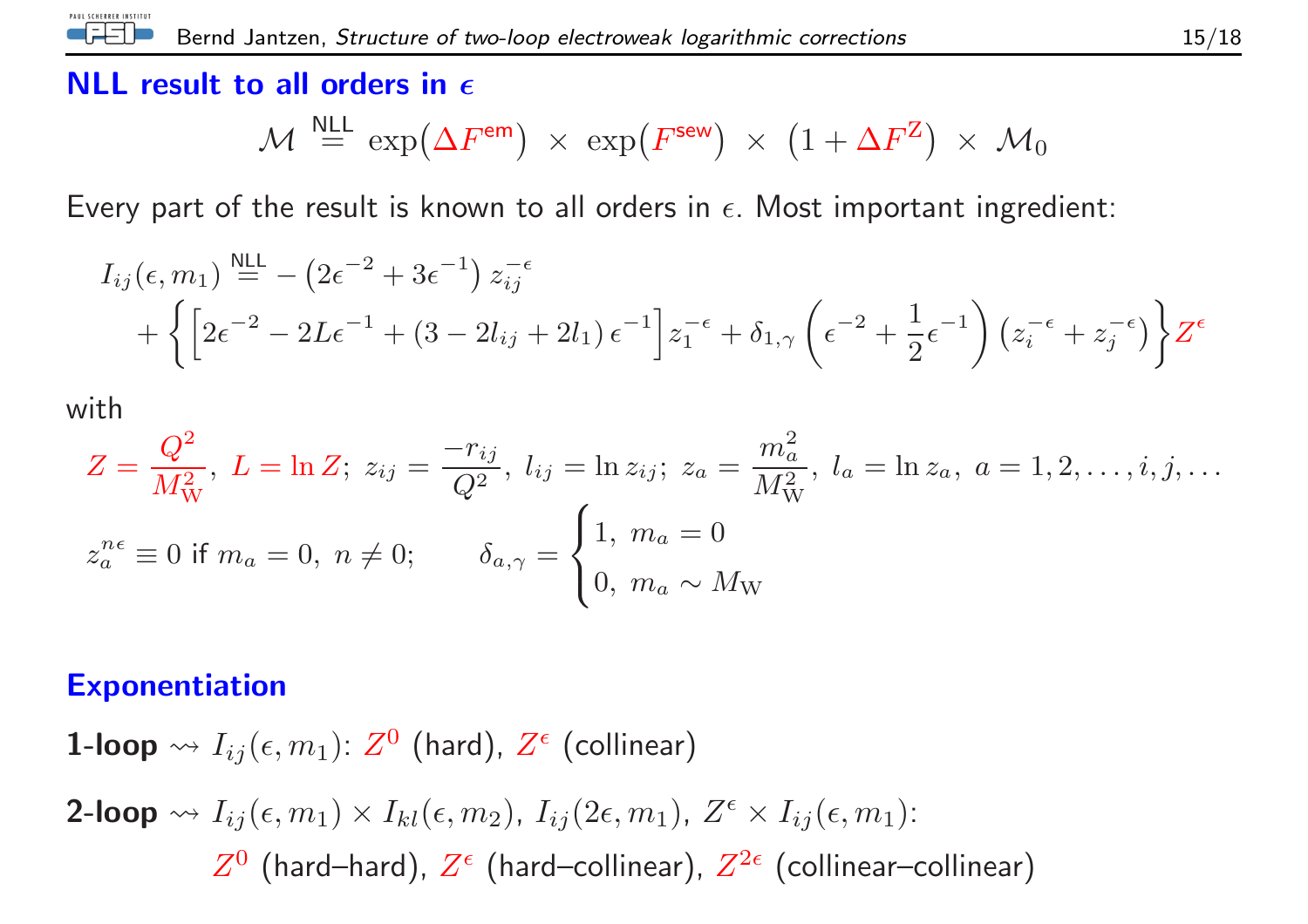## 2-loop contributions to all orders in  $\epsilon$

**2-loop result** involves  $Z^0$  (hard–hard),  $Z^\epsilon$  (hard–collinear),  $Z^{2\epsilon}$  (collinear–collinear)

But:  
\n
$$
\frac{1}{2} \int_{V_2} V_1
$$
\n
$$
+ \left\{ 4 \left[ e^{-4} + 2e^{-3} + (l_{ij} - l_1) e^{-3} + 2Le^{-2} \right] z_1^{-\epsilon} - \frac{2}{3} \delta_{1,\gamma} (e^{-4} + 4e^{-3}) (z_i^{-\epsilon} + z_j^{-\epsilon}) \right\} z_{ij}^{-\epsilon} Z^{\epsilon}
$$
\n
$$
+ \left\{ - \left[ 5e^{-4} - 2Le^{-3} + 2(2 - l_{ij} + l_1) e^{-3} \right] z_1^{-2\epsilon} + \delta_{1,\gamma} \left[ - \left( e^{-4} - 2Le^{-3} + 2(2 - l_{ij} + l_2) e^{-3} \right) z_2^{-2\epsilon} + (e^{-4} + 2e^{-3}) z_2^{-\epsilon} (z_i^{-\epsilon} + z_j^{-\epsilon}) \right] \right\} Z^{2\epsilon}
$$
\n
$$
+ \delta_{1,\gamma} \left\{ -\frac{1}{3} (e^{-4} - 2e^{-3}) z_2^{-3\epsilon} (z_i^{-\epsilon} + z_j^{-\epsilon}) + \frac{1}{6} \delta_{2,\gamma} (e^{-4} + 4e^{-3}) (z_i^{-\epsilon} z_j^{-3\epsilon} + z_j^{-\epsilon} z_i^{-3\epsilon}) \right\} z_{ij}^{2\epsilon} Z^{4\epsilon}
$$

new contribution:  $Z^{4\epsilon}$  (ultracollinear–collinear), not present in 2-loop result?!  $\hookrightarrow$  non-trivial cancellation of all  $Z^{4\epsilon}$  terms in total amplitude!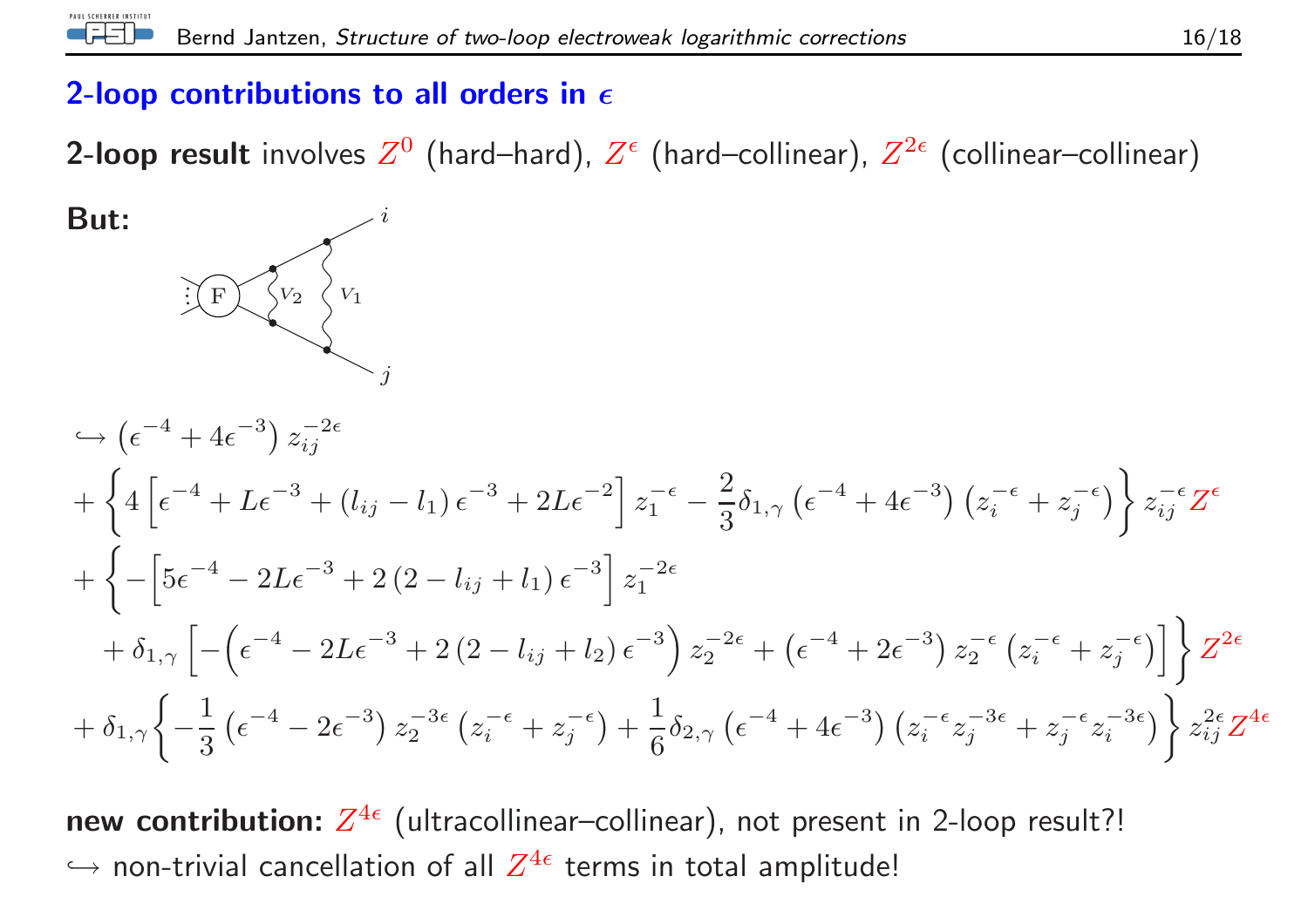#### Cancellation of  $Z^{4\epsilon}$  terms in 2-loop result



 $\Rightarrow Z^{4\epsilon}$  terms cancel in combination of scalar loop integrals:



 $\hookrightarrow$  this relation (and others) checked to all orders in  $\epsilon$   $\checkmark$